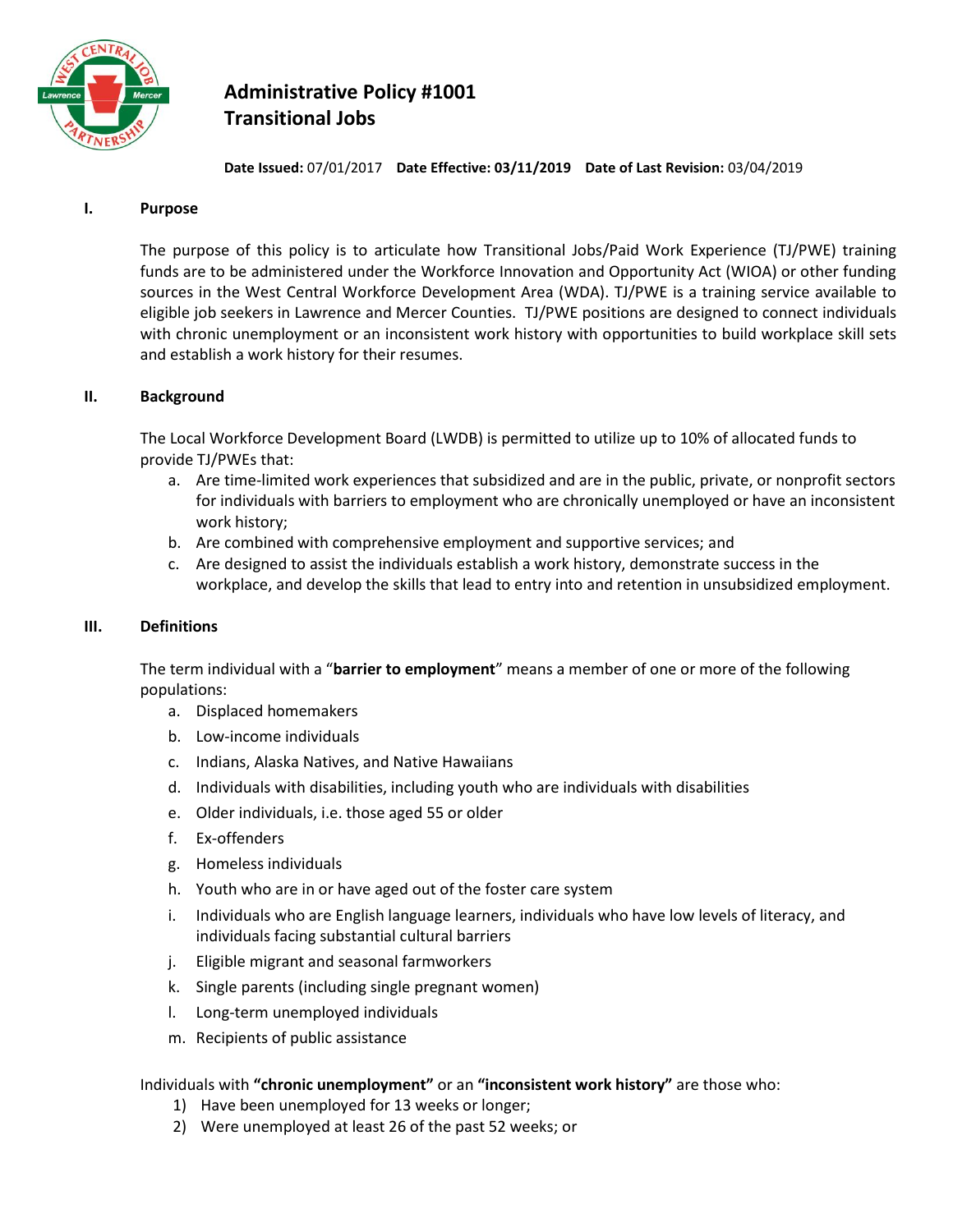3) Have held three or more jobs in the past 52 weeks and are currently unemployed or underemployed.

**Host sites** are defined as a non-profit or for-profit organization, government organization, or educational institution which provides a TJ/PWE placement. Host sites must provide day-to-day supervision of the TJ/PWE participant while on site.

The term "**Transitional Job/Paid Work Experience" (TJ/PWE)** means paid work experience that:

- a. Is time limited and wages are subsidized;
- b. Is in the public, private, or nonprofit sector;
- c. Is provided to individuals with barriers to employment who are chronically unemployed or have an inconsistent work history;
- d. Is combined with comprehensive employment and supportive services; and
- e. Is designed to help participants establish a work history, demonstrate success in the workplace, and develop the skills that lead to entry into and retention in unsubsidized employment.

## **Participant Eligibility Requirements**

For an individual to qualify for TJ/PWE under the WIOA or other funding guidelines, he/she will:

- 1) Have enrolled with PA CareerLink® Lawrence or Mercer County WIOA Adult, Dislocated Worker, or Youth programs or other funded programs such as EARN or TANF youth.
- 2) Have completed an initial assessment and have been determined to be an individual with a barrier to employment and a history of chronic unemployment or an inconsistent work history. Assessment tools must be approved in advance by WCJP's Administrative Division. Supporting documentation proving eligibility is required; additional information can be found in WCJP's Eligibility policy.
- 3) Be currently unemployed.
- 4) Have an active job search of a minimum of five (5) jobs for which the individual met the qualifications listed and applied to the job order in CWDS; OR can document five (5) job applications outside CWDS within the prior three (3) month period.

# **Employer Eligibility Requirements**

Employers able to participate as a TJ/PWE sites include: private-for-profit businesses, private non-profit organizations, and public-sector employers. An employer will *NOT* be eligible to participate as a WIOA (or other funding source) TJ/PWE placement site if:

- 1) The employer has any other individual on layoff from the same or substantially equivalent position.
- 2) The employer is in a lockout situation or involved in an employee strike.
- 3) The TJ/PWE would infringe upon the promotion of or displacement of any currently employed worker or cause a reduction in their hours.
- 4) The same or a substantially equivalent position is open due to a hiring freeze.
- 5) The employer is a private for-profit employment agency, i.e. temporary employment agency, employee leasing firm or staffing agency.

# **IV. Polic**y

# **General TJ/PWE Requirements**

- 1) TJ/PWE must be combined with comprehensive career services and supportive services.
- 2) TJ/PWE placements should contribute to the occupational development and upward mobility of the participant. Attempts will be made to place TJ/PWE participants at a worksite that correlates to their career pathway interests.
- 3) Per WIOA regulations (20 CFR 683.200(g)), "no individual may be placed in an employment activity if a member of that person's immediate family is directly supervised by or directly supervises that individual." For the purpose of this policy, the term "immediate family" includes a spouse, child, son-in-law, daughter in-law, parent/guardian, mother-in-law, father-in-law, sibling, brother-in-law, sister-in-law, aunt, uncle, niece, nephew, stepparent, stepchild, grandparent, and grandchild.